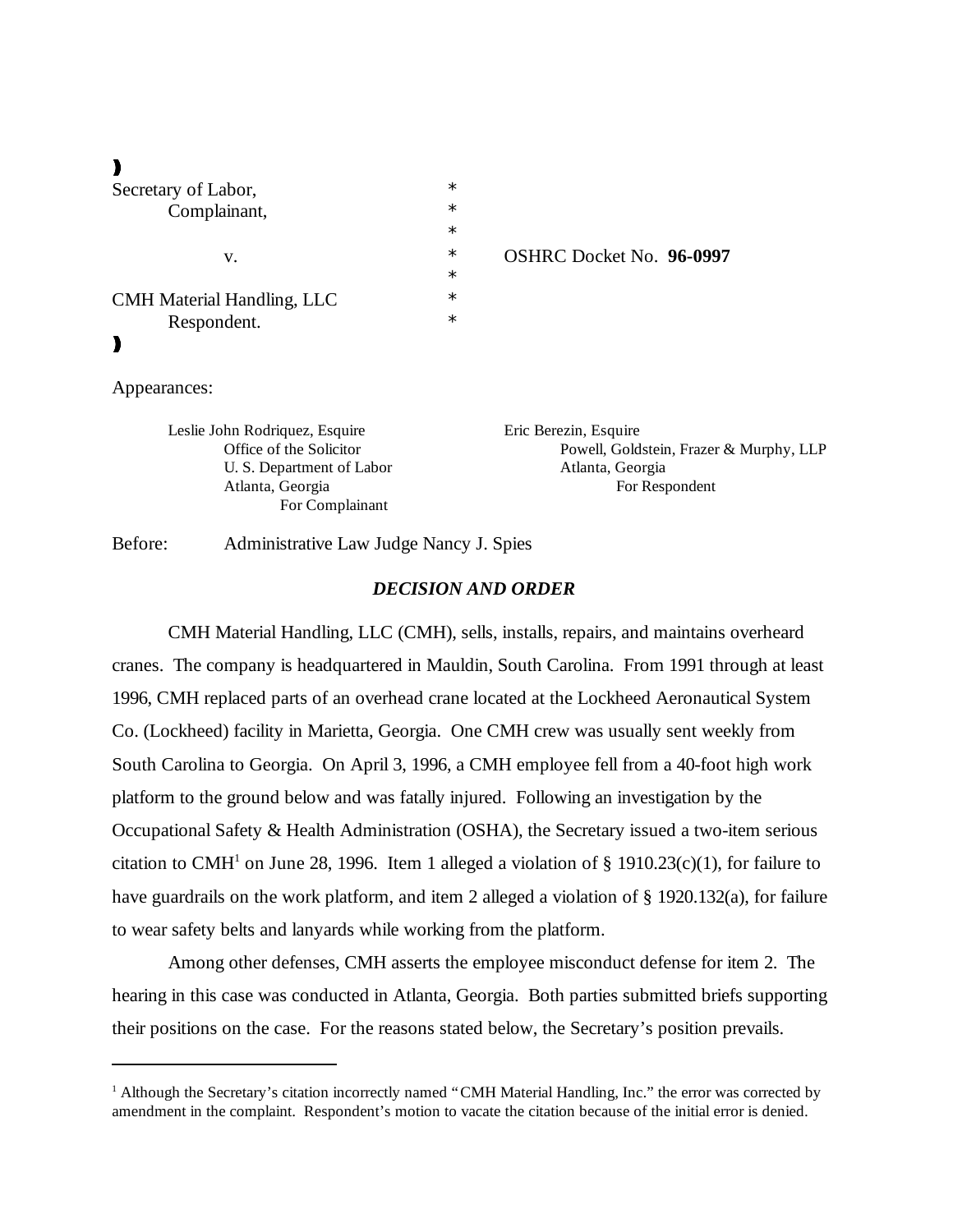#### **Background**

Lockheed's overhead crane system spanned the entire length of the B-1 Building. It consisted of an elaborate system of railways which were attached to the ceiling by use of a hangar assembly (Tr. 73-74, 99). When the hangar assembly and the overhead crane were initially installed, Lockheed designed a work platform that was suspended from the hangar rail 40 feet above the ground. The platform enabled Lockheed's employees to level the overhead crane. After the installation of the overhead crane, the platform was deactivated for a number of years (Tr. 39-40).

At some point, Lockheed determined that it needed to change out the bolts that anchored the rail hangar assembly to the roof structure. In 1991 Lockheed contracted with CMH to remove and replace the bolts of the assembly system. Well into the contract, CMH's leadman at the time, Rusty Palmer, asked Lockheed if CMH could use Lockheed's elevated work platform.<sup>2</sup> The request was granted. CMH used the platform for about a year before the accident (Tr. 73, 99-100, 199).

The accident occurred during "the graveyard shift," as CMH's Mark Craig, Andy Lingerfelt, Robin Moore, and Jason Pitts were removing and replacing the bolts. As part of that work, Mark Craig moved to the outer end of the elevated platform to loosen one of the bolts above him. The process required a certain amount of force. (The specifications required the replacement bolts to be tightened to 600-foot pounds (Tr. 199).) When the bolt Craig was working on gave way, he lost his balance and fell from the platform to his death.

#### **No Violation of § 8(e) Rights**

CMH raises a procedural defense. CMH asserts that OSHA violated  $\S$  8(e) of the Act by failing to afford it the right to accompany the investigator during her physical inspection of the workplace. The Secretary disputes that she failed to comply with § 8(e), arguing that the actions of OSHA's investigator, Patricia Morris, were reasonable under the circumstances.

The accident occurred at 3:00 a.m. on April 3, 1996; Morris began her investigation at 11:00 a.m. on that date. CMH's three remaining employees at the Lockheed location were not present during Morris's opening conference. Lockheed had identified one of the CMH employees as a supervisor. He and the other employees were in counseling. The counselor for employee

 $2^2$  CMH also worked from its JLG Mobile Lift, which is not in issue (Tr. 130).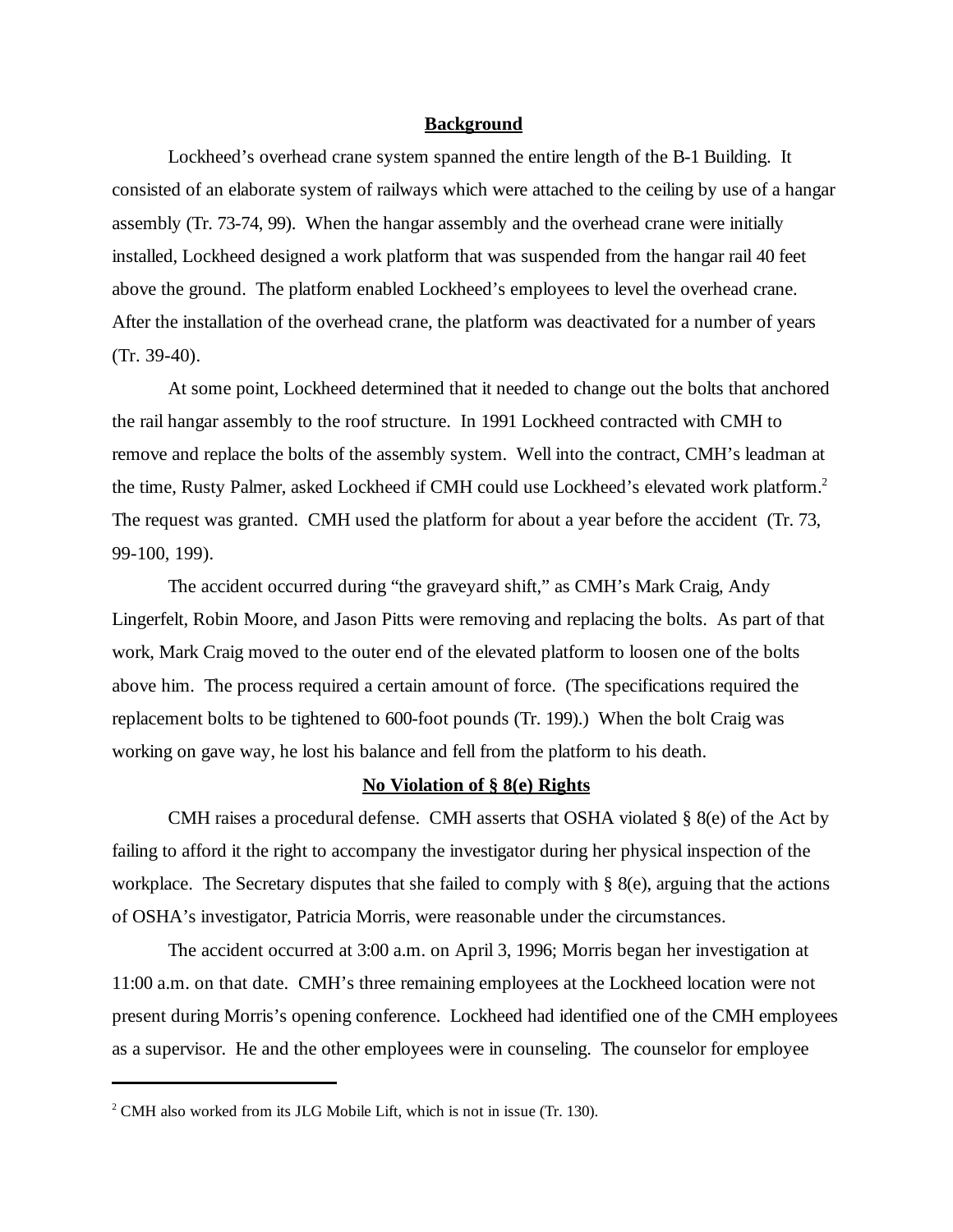assistance advised Morris that the employees were badly shaken by the death of their co-worker, who was also their friend. The employees agreed to meet Morris at Lockheed's office but did not want to return to the actual accident scene so soon. Morris accepted this and began her inspection of the accident site. Lockheed and its employee representative participated in the walkaround, but no one from CMH was present. After the physical inspection of the accident site, Morris met the three CMH employees at the office, presented her credentials to them, and interviewed each (Tr. 109-112, 153-156, 160-164).

On § 8(e) issues, the courts and the Commission emphasize that the Secretary is obligated under the Act "to afford an *opportunity* for accompaniment." *Concrete Const. Co.* 15 BNA OSHC 1614, 1617-19 (No. 89-2019, 1992) (emphasis the Commission's); *Marshall v. Western Waterproofing Co.,* 560 F.2d 947 (8th Cir. 1977). What is considered to be an opportunity for accompaniment depends upon the circumstances of the particular case. When Morris sent the request, through the counselor, to have the individual identified as CMH's supervisor meet her for the walkaround, Morris provided the opportunity for accompaniment.

Even were this not so, the absence of a "formalized offer" for accompaniment does not necessarily require that the citations be vacated. *Chicago Bridge & Iron Co. v. OSHRC*, 535 F.2d 371, 376 (7th Cir. 1976). That remedy is appropriate only if CMH establishes that it suffered actual prejudice to the presentation or preparation of its case **and** that the Secretary failed to substantially comply with the § 8(e) requirements. *Concrete Constr. Co., supra; Accu-Namics, Inc. v. OSHRC,* 515 F.2d 828, 834 (5th Cir. 1975), cert. denied 425 U.S. 903 (1976).

CMH asserts that it was prejudiced because the inspector developed the mind-set that Andy Lingerfelt was a supervisor based upon Lockheed's information and from a later interview with Lingerfelt himself. CMH suggests that this impression was erroneous and could have been altered had it been permitted to participate in the earliest stage of the inspection. The contention is rejected. Had Lingerfelt participated in the walkaround, it is not imagined that his view of his supervisory role would have differed from what he told Morris shortly after the walkaround (Exh. R-4; Tr. 161, 165). Also, since Lockheed cordoned off the accident site, CMH had the opportunity to observe what the inspector observed, lessening the disadvantage of not being among the walkaround party.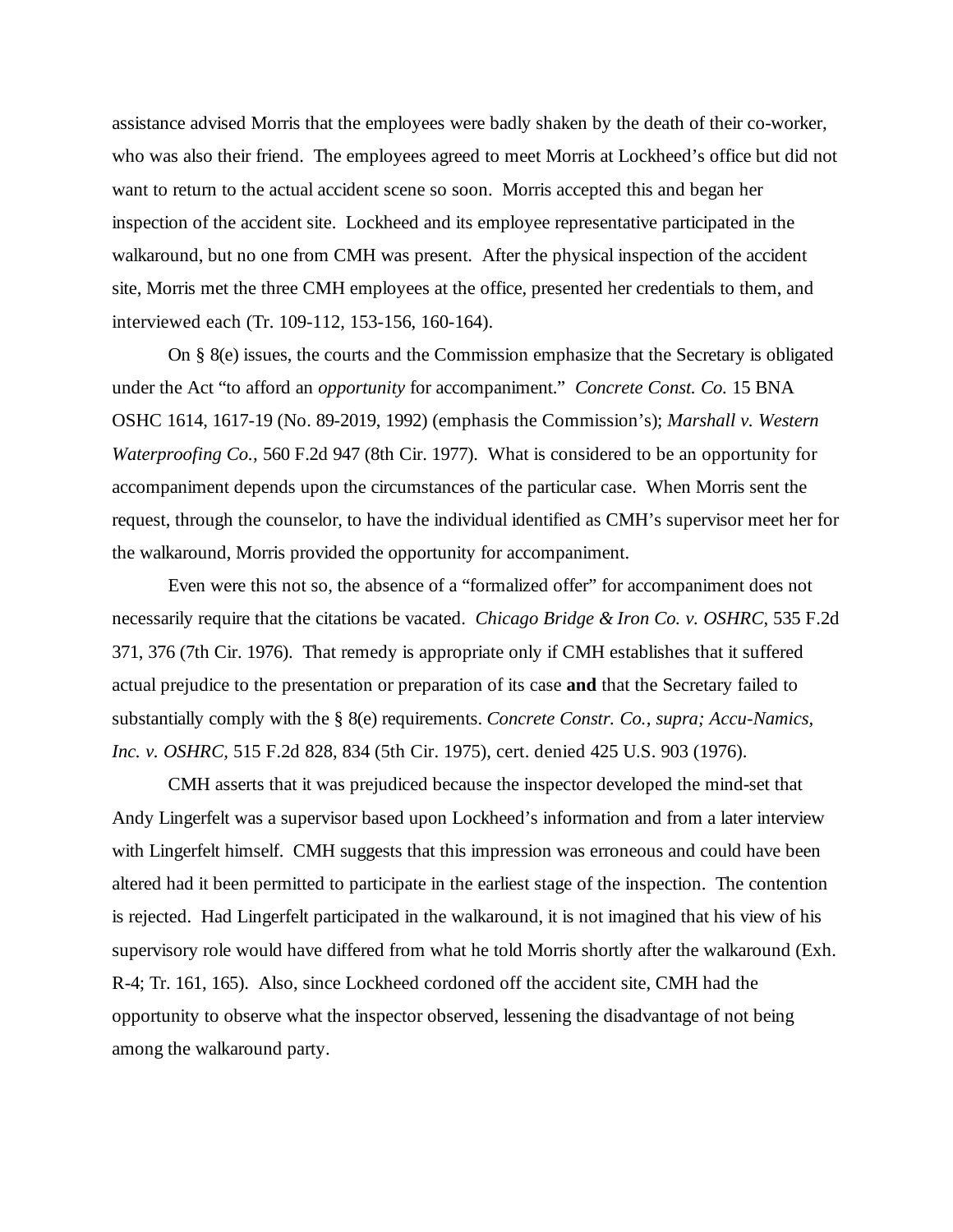The record does not support that CMH suffered actual prejudice in its handling of the case. It does support that OSHA substantially complied with § 8(e). CMH's argument that the citation must be vacated because of a § 8(e) defect is rejected.

# **Alleged Serious Citation No. 1**

In order to establish a violation of an occupational safety or health standard, the Secretary has the burden of proving: (a) the applicability of the cited standard, (b) the employer's noncompliance with the standard's terms, (c) employee access to the violative conditions, and (d) the employer's actual or constructive knowledge of the violation (*i.e.*, the employer either knew, or with the exercise of reasonable diligence could have known, of the violative conditions).

*Atlantic Battery Co.,* 16 BNA OSHC 2131, 2138 (No. 90-1747, 1994).

# Applicability of the General Industry Standards

CMH argues that the Secretary wrongly cited general industry standards. It contends that OSHA's more specific construction standards apply to the conditions OSHA cited. If so, it asserts that the general industry citation should be vacated. CMH's argument relies on the definition of "construction" at § 1910.12(b) ("work for construction, alteration and/or repair"). It posits that its "repair" of Lockheed's overhead crane falls directly within the construction definition. In *B.J. Hughes, Inc.,* 10 BNA OSHC 1545 (No. 76-2165, 1982), the Commission described the relationship between construction and general industry standards. It reaffirmed that:

> [T]he construction standards only apply to actual construction work or to related activities that are an integral and necessary part of construction work. Activities that could be regarded as construction work should not be so regarded when they are performed solely as part of a nonconstruction operation (citations omitted).

The scope of the definition of "construction" is, thus, properly limited to "actual construction work" or to work which is "integral and necessary" to it. CMH's work was neither. At Lockheed's Marietta, Georgia, facility, Lockheed manufactured aircraft and performed other support operations in aid of manufacturing. Lockheed used its overhead crane system to physically move large inventory and parts within the B-1 Building and from the dock to the building (Tr. 59). Lockheed hired CMH to replace the old anchor bolts on the overhead crane system. The fact that Lockheed or CMH may have considered the work to be "construction" is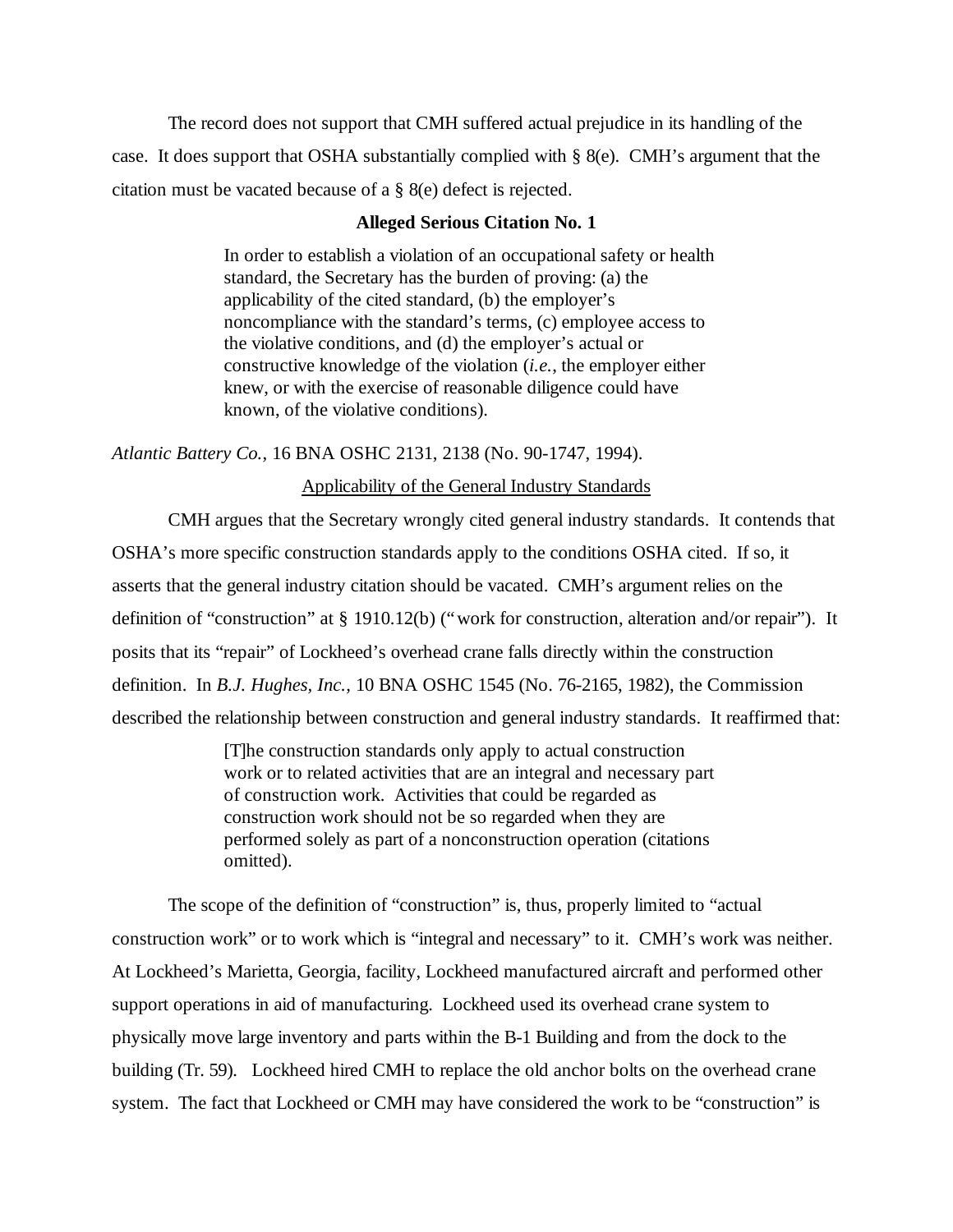not determinative. CMH's service of the crane system was an "integral and indispensable part" of manufacturing, not of a construction activity. Accordingly, CMH's activities are governed by the general industry standards, and its argument to the contrary is rejected.

### **Item 1: § 1910.23(c)(1)**

The Secretary charges that CMH violated § 1910.23(c)(1) because employees worked from the portion of the elevated work platform which had insufficiently high guardrails on open sides. Section 1910.23(c)(1) provides:

> "Protection of open-sided floors, platforms, and runways." (1) Every open-sided floor or platform 4 feet or more above adjacent floor or ground level shall be guarded by a standard railing . . . on all open sides except where there is an entrance to a ramp, stairway, or fixed ladder.

The work area at issue is a "platform" within the meaning of the standard. Paragraph (e)(1) specifies that a "standard railing" has a top rail which is at least 42-inches high. Here, the platform had guardrails on some of its open sides. These guardrails were hinged in the middle. The top part of the guardrail folded down to the outside and rested against its bottom half. In the "up" position, the witnesses variously estimated that the rails measured from 32 to 39-inches high. In the "down" position the guardrail measured between 18 to 20-inches high. It does not appear that CMH's employees ever used the railing in the up position or that they considered the railing to be fall protection. The railings were not extended on the day of the accident (Tr. 42, 53, 125, 136-137). The terms of the standard have been violated.

The platform was approximately 30-feet long and 4½-feet wide (Tr. 69). Roughly twothirds of the length of the platform had folding guardrails; the other third had no guardrails (Exh. C-6). For part of the time on the day of the accident, Craig and Lingerfelt worked together "between the rails." The portion of the platform nearest the guardrailed edge contained tools, a generator to provide power for electric drills, some nuts and bolts which had already been removed, and some to be installed (Tr. 81-83, 137). Given the dimensions of the platform, the people and equipment on the platform, and the area where the work was being performed, it is determined that employees were exposed to a fall hazard at the open edge near the folded-down guardrails.

## Knowledge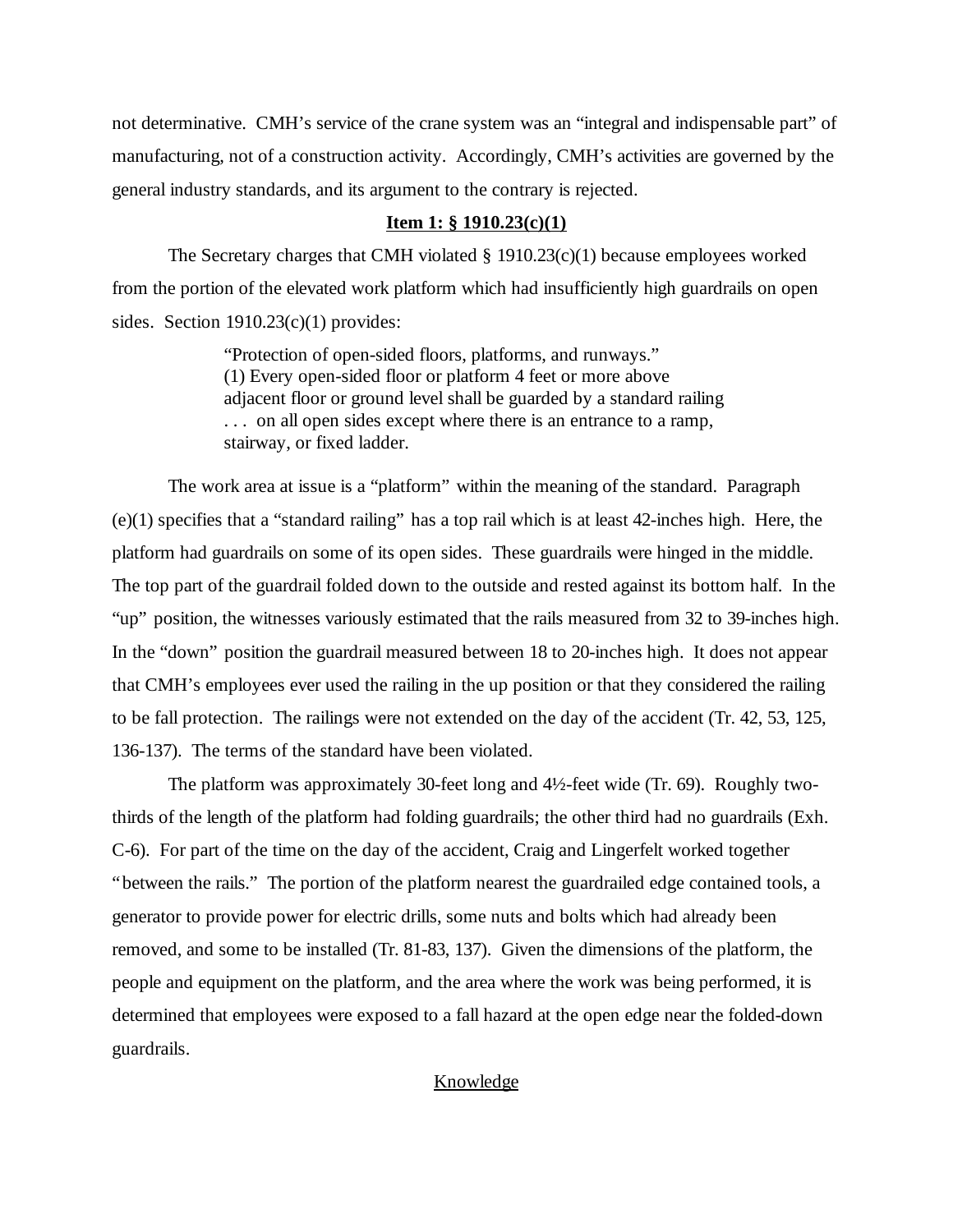The Secretary must establish that CMH knew, or with the exercise of reasonable diligence, could have known of the violation. The Secretary may establish constructive knowledge if a supervisor's knowledge is properly imputable to the company. *E.g., Jersey Steel Erectors,* 16 BNA OSHC 1162, 1164 (No. 90-1307, 1993).

Andy Lingerfelt, who worked from the platform with the short railings, had knowledge of the conditions. The parties disagree whether Lingerfelt was the type of supervisory employee whose knowledge can be imputed to CMH. Lingerfelt's title on the job was "installation" foreman." Lingerfelt's badge request from CMH designated him as such and Lockheed interacted with him as a leadman or foreman (Exh. C-3; Tr. 61, 65). The Commission's decision in *Dover Elevator Co.,* 16 BNA OSHC 1281, 1286 (No. 91-862, 1993) (citations omitted) frames the inquiry:

> An employee who has been delegated authority over other employees, even if temporarily, is considered to be a supervisor for the purposes of imputing knowledge to an employer. . . . It is the substance of the delegation of authority that is controlling, not the formal title of the employee having this authority; an employee who is empowered to direct that corrective measures be taken is a supervisory employee . . . .

Leadmen and foremen are among the categories of supervisors whose knowledge has been imputed to their employers in the past. *E.g., Id.; Tampa Shipyards, Inc.,* 15 BNA OSHC 1533, 1537-38 (No. 86-360 & 469, 1992).

CMH contends that Lingerfelt and its other leadmen were simply the crew members designated to pay the expenses for the out-of-town crew and to keep track of the crew's hours worked. It denies that Lingerfelt had any authority over the crew or had responsibility for directing the work or the manner of the work. It contends that only its South Carolina-based manager of installation service, Marty Lambert, had authority over the crew (Tr. 206-208, 212). Lambert did not testify, but William Owens, CMH's general sales manager, did testify. Owens did not consider Lingerfelt to be a supervisor because he was not in management and could not hire, fire, or promote (Tr. 214).

Owens's testimony appeared less than completely frank and failed to explain how *weekly* directions from Lambert prevented Lingerfelt from making day-to-day decisions as to the manner in which the work was accomplished in Georgia. Owens's testimony contrasted with that of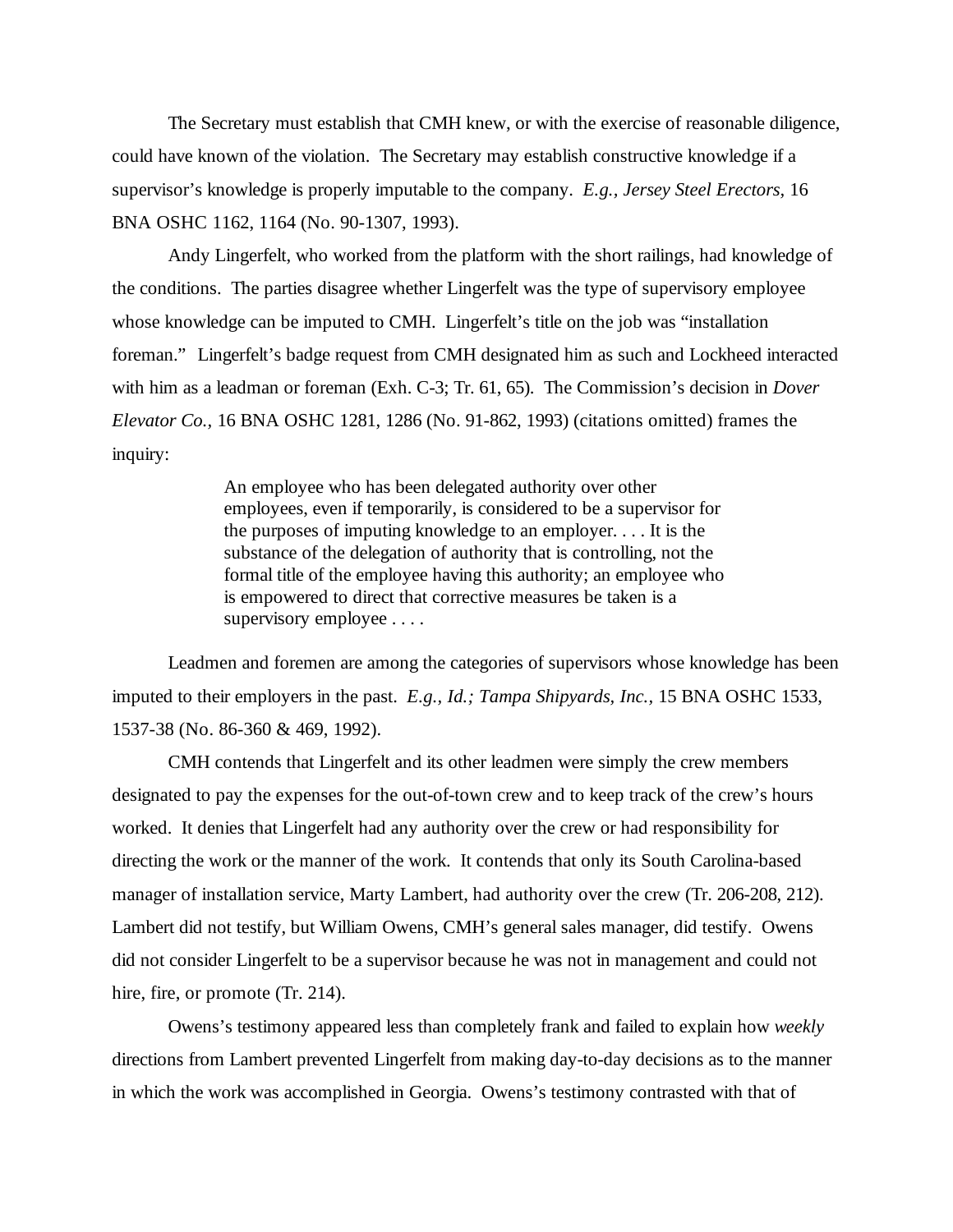David Horrocks. David Horrocks was a project engineer employed by an unrelated company (CDI). Lockheed contracted with CDI to provide an inspector for the project to interact directly with the various outside contractors (including with CMH) on Lockheed's behalf (Tr. 47). Horrocks was a disinterested, forthright, and credible witness.

Horrocks met once or twice a week with CMH's designated leadman. They would discuss the completed work and any problems, such as access to areas or any technical difficulties the crew had encountered (Tr. 54-55). In the weeks prior to the accident, Horrocks met with Lingerfelt in the mornings after the crew's shift. Horrocks described his contacts with Lingerfelt (Tr. 62):

> Our usual get-together to say have we got any problems, is everything going all right, what area -- I would ask them what area they're going to be working in so that when I inspected it during the day I would have -- I would have some knowledge of where they were.

Horrocks also observed Lingerfelt, as the lead person, direct work of the other crew members, noting that Lingerfelt "[s]aid A, B and C go to this position and do this work. Any time that we had any -- any conversation it was to be with Mr. Lingerfelt" (Tr. 60). If Horrocks saw an "unsafe work practice" he would have reported it to Lingerfelt "because he was . . . the lead person on the job, the person I always interfaced with" (Tr. 61).

The leadman was the liaison between the customer and the company, which was located out-of-state. In fact, it was an earlier leadman, Rusty Palmer, who had the authority to request and to accept the use the work platform from which Mark Craig fell. It is determined that Lingerfelt had the type of supervisory responsibilities which imputes his knowledge of the violation to CMH.

Adding to the rationale for finding constructive knowledge is CMH's failure to reasonably evaluate the safety of the employees on the platform. Both Horrocks and Morris considered the railings, not as guardrail, but as a "containment railing," believing that the railing was to prevent tools, parts, and miscellaneous things from coming off the platform (Tr. 54, 82, 136). Horrocks, who recalled seeing the CMH employees working on the platform on two or three occasions before the accident, never saw them working with the guardrails in the "up" position (Tr. 53, 86). Lockheed did not require CMH to use the platform; CMH requested to use it. Had CMH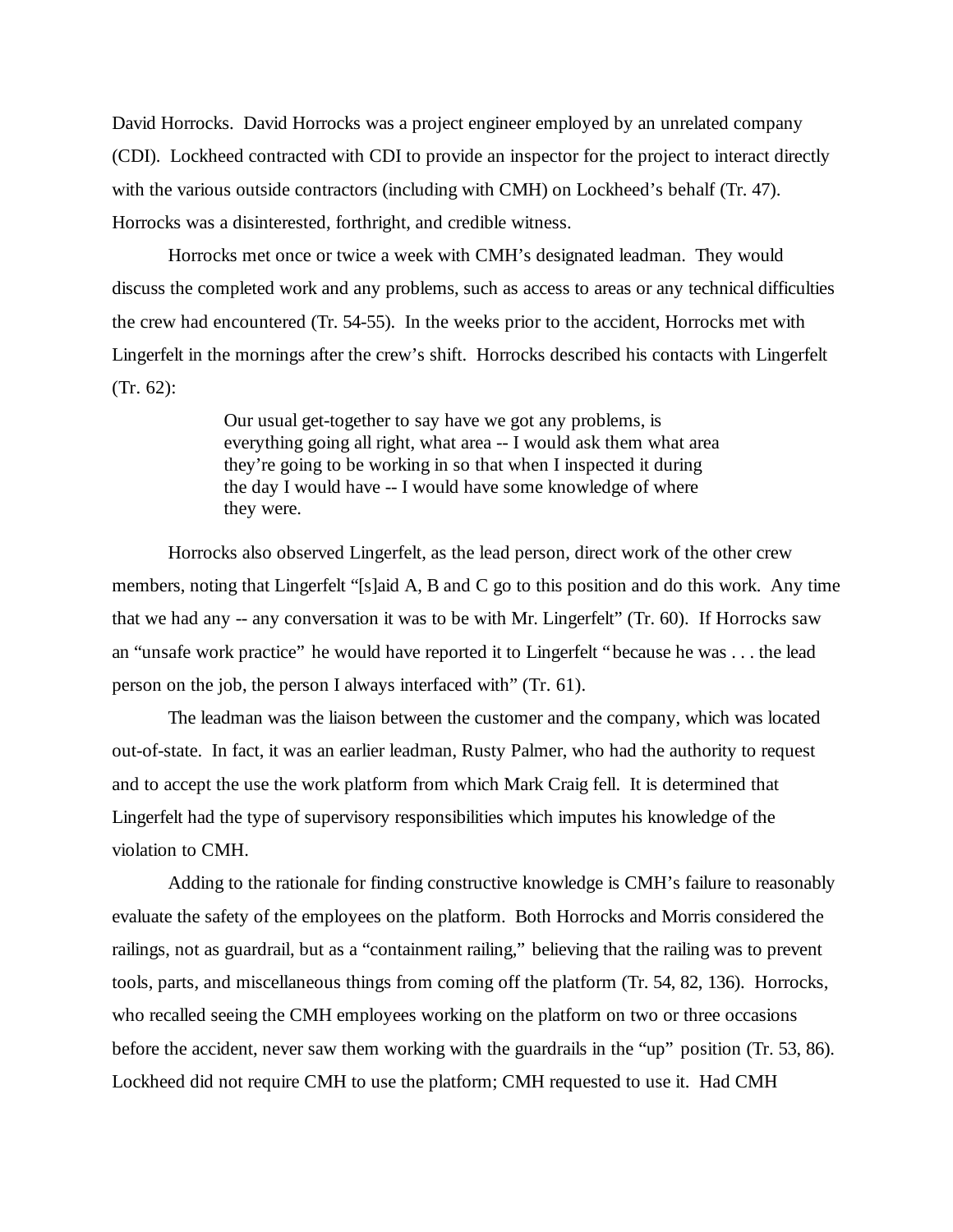inspected or reviewed the configuration of the platform, the fact that standard guardrails were not being used would have been obvious.

Once the Secretary makes a prima facie case for constructive knowledge, the burden shifts to CMH to rebut the Secretary's showing. For the reasons stated in the denial of the employee misconduct defense for item 2, below, CMH did not rebut the showing of constructive knowledge. The Secretary established the elements of the violation. The most probable result of a fall from the platform would be death. The violation is affirmed as serious.

## **Item 2: § 1910.132(a)**

The Secretary asserts a violation of  $\S$  1910.132(a) for the employees' failure to use lifelines and lanyards on the part of the work platform which had no guardrails. The standard requires:

> Application. Protective equipment . . . shall be provided, used, and maintained in a sanitary and reliable condition wherever it is necessary by reason of *hazards of processes* . . . encountered in a manner capable of causing injury or impairment in the function of any part of the body through absorption, inhalation or physical contact. (Emphasis added)

The Commission has held that the language of § 1910.132 applies to fall hazards, since "processes" encompass the hazard of injury of death by falling. *Bethlehem Steel Corp.,* 10 BNA OSHC 1607 (No. 77-1545, 1982). (The platform from which employees worked was part of the work surroundings and the standard required fall protection.)

The right-hand side of the elevated platform was not constructed with guardrails. This was because the right-hand trolley was moveable and needed to accommodate the different widths of rails in the different bays (Tr. 79, 97). There were no guardrails on the right side of the platform to allow for this adjustment. The lack of guardrails was clearly visible from the ground. As part of their anticipated duties, employees worked at the open end of the platform, outside the trolley. Neither the deceased nor Lingerfelt wore safety belts while on the platform the day of the accident. Lingerfelt told Morris that they would wear body harnesses in the future (Tr. 139). The terms of the standard have been violated, and employees were exposed to the violative conditions.

## Knowledge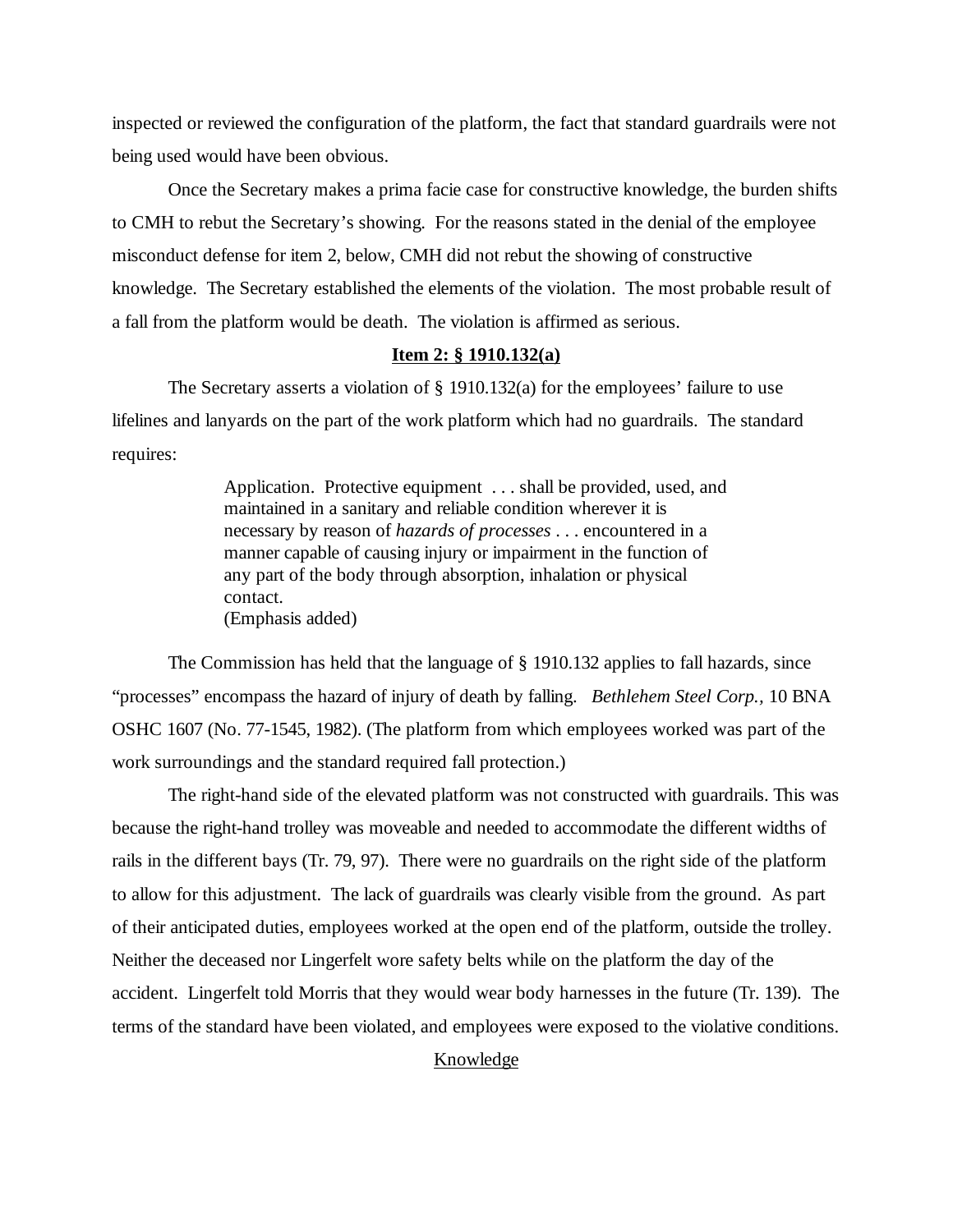Constructive knowledge for a general standard, such as § 1926.132, is determined under the reasonable person test. CMH supplied safety harnesses for the crew. Neither Craig nor Lingerfelt wore them. Lingerfelt reported to Morris that he found the safety belts to be uncomfortable and that it made it harder to get around. Based upon Lingerfelt's authority as a supervisor, his knowledge is imputed to CMH. Further, Horrocks never saw CMH employees using body harness or lanyards (Tr. 102). A reasonable person would have inspected a platform 40 feet above the ground and would have required employees to be tied off with body harnesses if guardrails were not available. CMH's installation manager Lambert, as well as Lingerfelt, saw Lockheed's worksite (Tr. 59).

An employer can rebut a showing of imputed knowledge by establishing that it took reasonable measures to prevent the occurrence of the violation. Facts relating to the reasonableness of CMH's efforts are discussed, below, under the employee misconduct defense.

#### Employee Misconduct Defense

To negate a violation on the grounds of employee misconduct, the employer must show that: (1) it established work rules designed to prevent the specific violation from occurring; (2) the work rules were adequately communicated to its employees; (3) it took steps to discover violations of those rules; and (4) it effectively enforced the rules when violations were discovered. *E.g., Gary Concrete Products Inc.,* 15 BNA OSHC 1051, 1055 (No. 86-1087, 1991).

CMH relies on a written memorandum dated January 12, 1994, to establish: the existence of its workrule, the fact that the workrule was communicated to its employees, and that the workrule was enforced. The memorandum was sent to its employees in their paychecks and posted on the bulletin board at that time (Tr. 203). The memorandum states, in pertinent part (Exh. C-7):

> We have had another major client complain about hard hats, safety glasses, and not being tethered when in the air. Not only is this policy of most of our customers, it is our policy.

> At all times, you are required to wear safety glasses, hard hats, and be tethered in the air. Your supervisors have been informed that the next person to violate these rules will be terminated, no exceptions. I'm sorry it has come to this, but we must have a safe work environment. (Emphasis CMH's)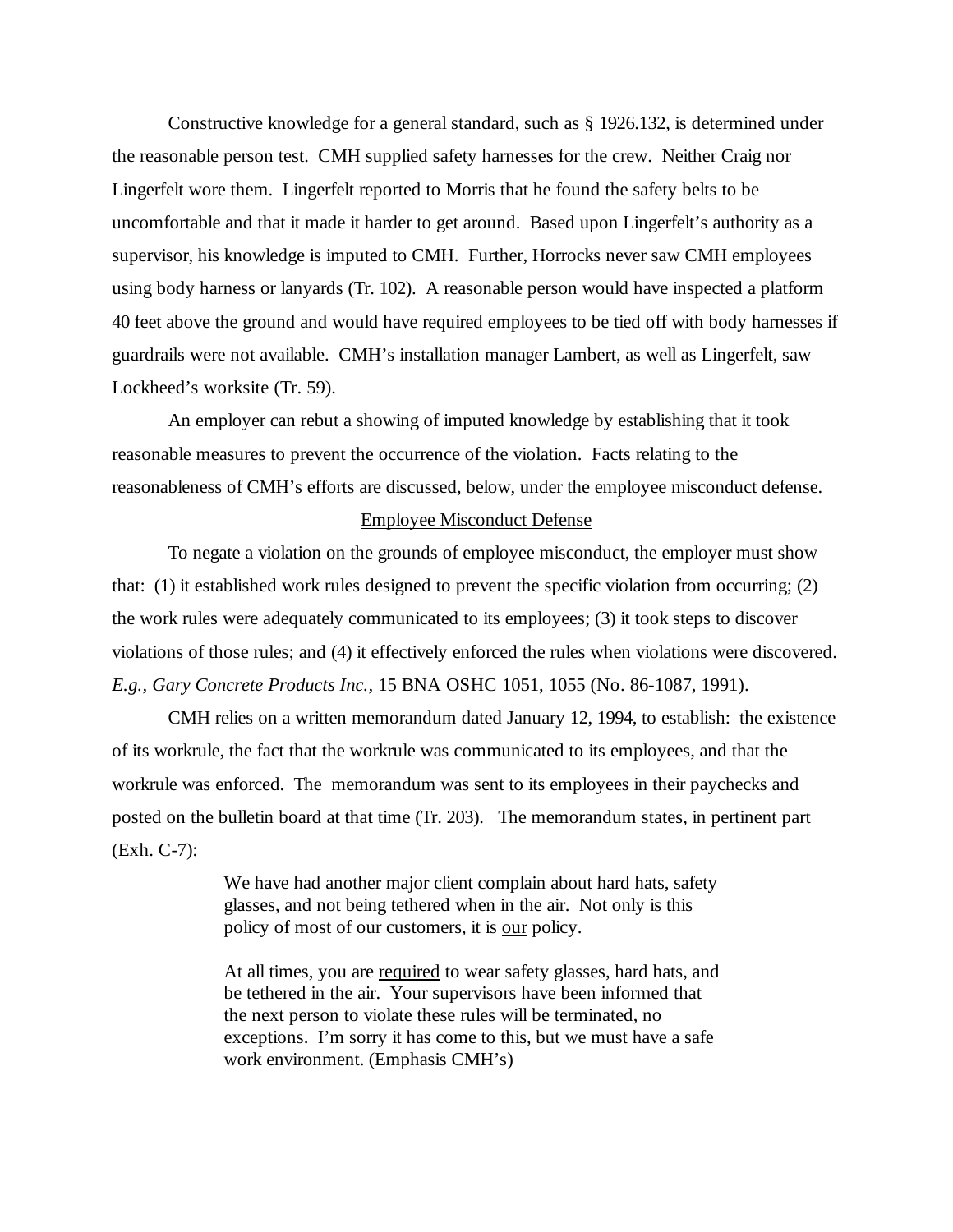It is somewhat surprising that CMH places so much emphasis on this one memorandum. The alleged workrule was prompted not by its own management, but by a customer complaint alerting CMH to a safety problem with its employees. There was no indication that the employee(s) responsible for the customer complaint in 1994 was reprimanded.

Lingerfelt was an experienced employee. Mark Craig had been on the Lockheed job from its beginning. Neither took their safety harnesses onto the platform, perhaps because they had become comfortable with the work. Employees Moore and Pitts explained that if a new employee was assigned to the job that they would ensure that the employee wore a safety harness "until he gained experience and was good at the job" (Tr. 142). Pitts wore his safety harness on the day of the accident, and reported that he always wore it when he knew that he would be working at the end of the platform from which Mr. Craig fell. Pitts also admitted to Morris, however, that there had been occasions when he worked from the end of the platform without wearing his body harness (Tr. 142). It is concluded that employees considered compliance with CMH's generallyworded workrule "to be tethered in the air" to be optional.

This conclusion is also bolstered by the fact that Lingerfelt, who was one of CMH's longest-term employees, and Mark Craig, himself a leadman on the job for a time, felt free to violate the workrule (Tr. 211). When supervisors violate a workrule, it "raises an inference of lax enforcement and/or communication of the employer's safety policy." *National Realty & Constr. Co. Inc.,* 489 F.2d 1257, 1267 n.38 (D.C. Cir. 1973). *See also, Baytown Constr. Co*, 15 BNA OSHC 1705, 1710 (No. 88-2912, 1992) (supervisor's misconduct is "strong evidence that the employer's safety program was lax"). CMH has failed to meet the elements of the employee misconduct defense.

The same facts support the finding that CMH has failed to rebut the Secretary's showing of constructive knowledge imputed through a supervisor. Item 2 is affirmed as serious.

## **Penalty**

The Commission must give "due consideration" to the size of the employer's business, the gravity of the violation, the employer's good faith, and history of past violations in determining an appropriate penalty. *J.A. Jones Constr. Co.,* 15 BNA OSHC 2201, 2213-14 (No. 87-2059, 1993). The gravity of the violation is the primary element in the penalty assessment. *Trinity Indus.,* 15 BNA OSHC 1481, 1483 (No. 88-691, 1992).